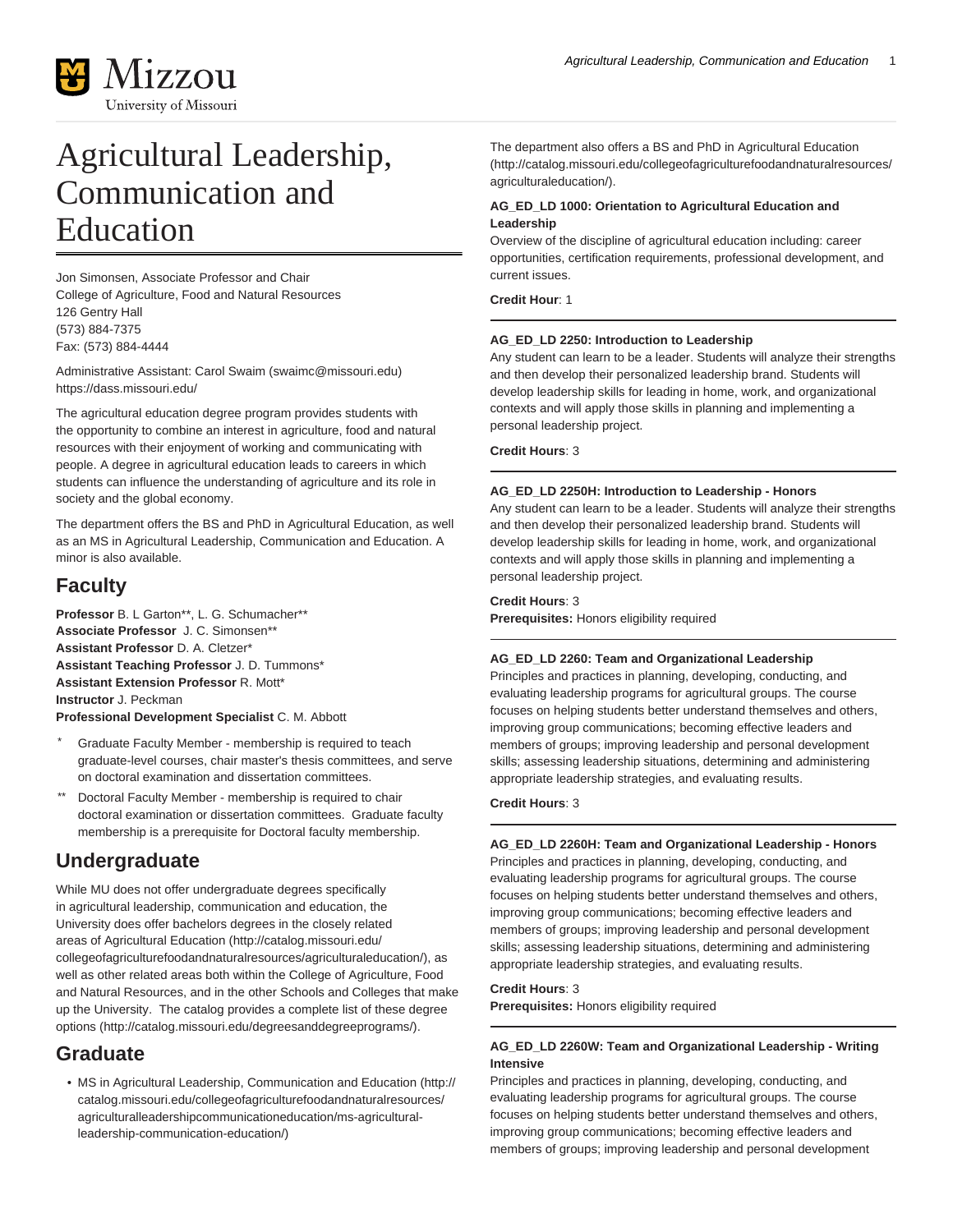

skills; assessing leadership situations, determining and administering appropriate leadership strategies, and evaluating results.

#### **Credit Hours**: 3

**AG\_ED\_LD 2270: Leadership Development in Youth Organizations** This course focuses on how to develop leadership in youth through participation in a youth organization. In particular, this course explores youth development, how to develop leadership through youth organizations and their activities, and organizational structures.

#### **Credit Hours**: 3

### **AG\_ED\_LD 2270H: Leadership Development in Youth Organizations - Honors**

This course focuses on how to develop leadership in youth through participation in a youth organization. In particular, this course explores youth development, how to develop leadership through youth organizations and their activities, and organizational structures. Prerequisites: Honors eligibility required

#### **Credit Hours**: 3

### **AG\_ED\_LD 2271: Early Field Experience**

This field experience is designed for students to explore the role of being a school-based agricultural educator. In particular, students will experience the total agricultural education program with a focus on youth organizations.

**Credit Hour**: 1

**Prerequisites:** AG\_ED\_LD 2270 or concurrent enrollment

### **AG\_ED\_LD 3010: Leadership in Today's World**

Critically examines the leaders and leadership surrounding the greatest challenges to society today and in the future, while developing awareness and understanding of global and local issues in agriculture, democracy, civil society, business, and the environment. Course also focuses on fostering civil discourse and enhancing engagement. Graded on A-F basis only.

**Credit Hours**: 3

**Recommended:** RU\_SOC 1000, AG\_ED\_LD 2250, or AG\_ED\_LD 2260

#### **AG\_ED\_LD 3010H: Leadership in Today's World - Honors**

Critically examines the leaders and leadership surrounding the greatest challenges to society today and in the future, while developing awareness and understanding of global and local issues in agriculture, democracy, civil society, business, and the environment. Course also focuses on fostering civil discourse and enhancing engagement. Graded on A-F basis only.

### **Credit Hours**: 3

**Prerequisites:** Honors eligibility required **Recommended:** RU\_SOC 1000, AG\_ED\_LD 2250, or AG\_ED\_LD 2260

#### **AG\_ED\_LD 3085: Problems in Agricultural Education and Leadership**

Supervised and independent study of problems and issues in Agricultural Education and Leadership at the undergraduate level.

**Credit Hour**: 1-99 **Prerequisites:** instructor's consent

### **AG\_ED\_LD 3320: Metal Fabrication and Laboratory Management**

Application of metal fabrication skills, including cutting, bending, and welding, using a variety of processes. Operations of hand tools and power equipment used in project construction. Also includes laboratory management, instructional strategies, and assessment techniques related to secondary agriculture programs. Prerequisites: Agriculture Education Majors Only

**Credit Hours**: 3

#### **AG\_ED\_LD 3776: Litton Leadership Scholars**

The Litton Leadership Scholars class focuses on developing students as leaders. Through leadership coursework, field-based mentorship and self-reflection, students will practice and develop exemplary leadership skills. Students will have an opportunity to spend time with industry leaders, expand their personal growth boundaries and develop their unique leadership style. Students will engage in an interview process to be selected for the Litton Leadership Scholars program. Graded on A-F basis only.

**Credit Hour**: 1-2

### **AG\_ED\_LD 4001: Topics in Agricultural Education and Leadership**

Courses on specialized topics offered on a trial basis until the course has been assigned a course number.

**Credit Hour**: 1-3

### **AG\_ED\_LD 4087: Internship Seminar in Agricultural Education and Leadership**

Seminar focused on the problems of practice and developing skills needed for a career in teaching agriculture at the secondary level. The core of the seminar is on coordinating experiential learning and leadership development activities, managing the complete program, and professional development.

#### **Credit Hours**: 3

**Corequisites:** AG\_ED\_LD 4995

### **AG\_ED\_LD 4240: Leading Organizational and Community Change**

(cross-leveled with AG\_ED\_LD 7240). This course provides the diagnostic and strategic foundations for students to enact leadership in organizational and community contexts. Designed for undergraduate students and graduate-level professionals alike, this course increases a student's capacity to lead with or without authority, and with or without a formal organizational or political position. The course is based heavily on Heifetz's Adaptive Leadership theory, which challenges individuals to think beyond individual, role-based leadership skills and behaviors when enacting change in systems, such as organizations and communities.

#### **Credit Hours**: 3

**Recommended:** AG\_ED\_LD 2250 and AG\_ED\_LD 2260

### **AG\_ED\_LD 4240H: Leading Organizational and Community Change - Honors**

(cross-leveled with AG\_ED\_LD 7240). This course provides the diagnostic and strategic foundations for students to enact leadership in organizational and community contexts. Designed for undergraduate students and graduate-level professionals alike, this course increases a student's capacity to lead with or without authority, and with or without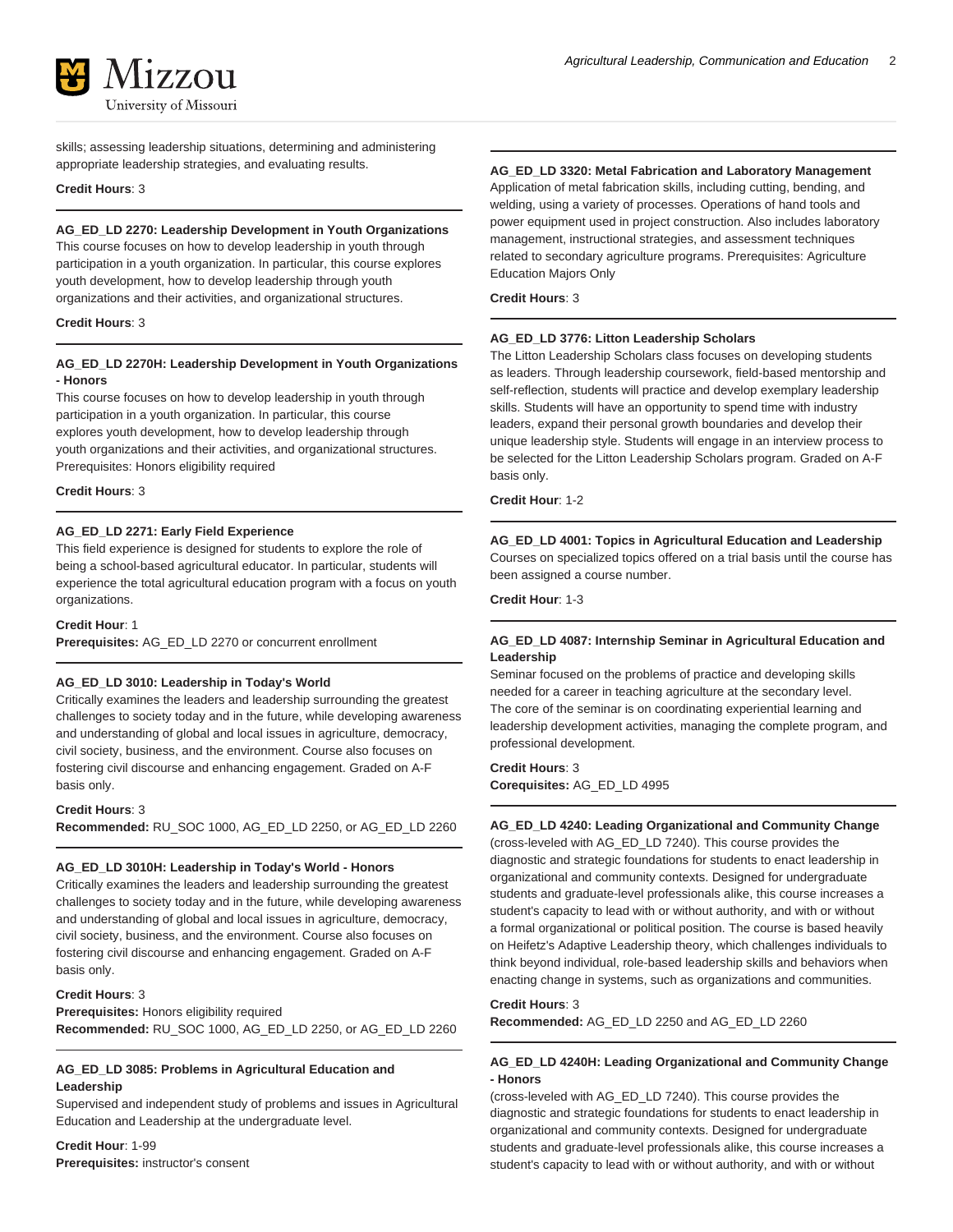a formal organizational or political position. The course is based heavily on Heifetz's Adaptive Leadership theory, which challenges individuals to think beyond individual, role-based leadership skills and behaviors when enacting change in systems, such as organizations and communities.

### **Credit Hours**: 3

**Prerequisites:** Honors eligibility required **Recommended:** AG\_ED\_LD 2250 and AG\_ED\_LD 2260

### **AG\_ED\_LD 4310: Intracurricular Program Management in Agricultural Education**

This course explores the philosophical foundations and current structures of secondary Agricultural Education Programs. Students will learn how to plan, supervise, and evaluate the intracurricular components within Agricultural Education programs.

#### **Credit Hours**: 3

**Prerequisites:** junior standing

### **AG\_ED\_LD 4320: Methods of Teaching I**

(cross-leveled with AG\_ED\_LD 7320). Investigations into the teaching and learning process which including lesson planning, direct instruction methods, and assessment. Enrollment limited to students accepted into Phase II of the Teacher Development Program.

**Credit Hours**: 3

**Prerequisites:** junior standingor instructor's consent

### **AG\_ED\_LD 4321: Field Experience I**

A field-based experience that examines the integration of Supervised Agricultural Experience and Career Development Events into the secondary agriculture curriculum. Investigates the use of advisory committees and graduate follow-up data in curriculum planning. Graded on S/U basis only.

### **Credit Hour**: 1 **Corequisites:** AG\_ED\_LD 4320

### **AG\_ED\_LD 4330: Methods of Teaching II**

(cross-leveled with AG\_ED\_LD 7330). Further investigations into the teaching and learning process which includes methods beyond direct instruction, classroom and behavior management, assessment, and curricular design. Enrollment limited to students accepted into Phase II of Teacher Development Program.

#### **Credit Hours**: 3

**Prerequisites:** AG\_ED\_LD 4320 or instructor's consent

### **AG\_ED\_LD 4331: Field Experience II**

A field-based experience that provides students with comprehensive experience directed toward learning, teaching, and assessment in secondary agriculture programs. Graded on S/U basis only.

**Credit Hour**: 1 **Corequisites:** AG\_ED\_LD 4330

### **AG\_ED\_LD 4340: Designing and Delivering Educational/Leadership Programs**

(cross-leveled with AG\_ED\_LD 7340). Overview of theory and practice in communicating and facilitating adult and youth training/leadership programs in communities and organizations. Including: communicating

program design, methods of communicating for different contexts, marketing programs, and evaluating programs.

### **Credit Hours**: 3

**Prerequisites:** junior standing or instructor's consent

### **AG\_ED\_LD 4340H: Designing and Delivering Educational/ Leadership Programs - Honors**

(cross-leveled with AG\_ED\_LD 7340). Overview of theory and practice in communicating and facilitating adult and youth training/leadership programs in communities and organizations. Including: communicating program design, methods of communicating for different contexts, marketing programs, and evaluating programs.

#### **Credit Hours**: 3

**Prerequisites:** Honors eligibility required; junior standing or instructor's consent

### **AG\_ED\_LD 4945: Experiential Learning in Industry Internship in Agricultural Education and Leadership**

Learning experience combining observation, application, and reflection in a discipline-based industry internship. Course appears on transcript for zero credit and does not count toward full-time enrollment. No tuition or fees are charged. Graded on S/U basis only.

#### **Credit Hours**: 0

**Prerequisites:** instructor's consent

### **AG\_ED\_LD 4993: Internship in Agricultural Education and Leadership**

Field-based learning experience that combines study, observation, and employment with an agricultural business, industry or government agency in the area of education, training, and development. Individual internship plans are developed by a student, faculty supervisor, and an industry cooperator.

### **Credit Hour**: 1-4

**Prerequisites:** departmental consent

### **AG\_ED\_LD 4995: Student Teaching Internship in Agriculture**

A field-based learning experience that combines observation and practice in a secondary/adult agriculture program. The purpose of the internship is to provide an opportunity to apply teaching and learning concepts in a practical context.

### **Credit Hour**: 1-12

**Prerequisites:** departmental consent

### **AG\_ED\_LD 7087: Internship Seminar in Agricultural Education and Leadership**

Seminar focused on the problems of practice and developing skills needed for a career in teaching agriculture at the secondary level. The core of the seminar is on coordinating experimental learning and leadership development activities, managing the complete program, and professional development.

**Credit Hours**: 3 **Corequisites:** AG\_ED\_LD 4995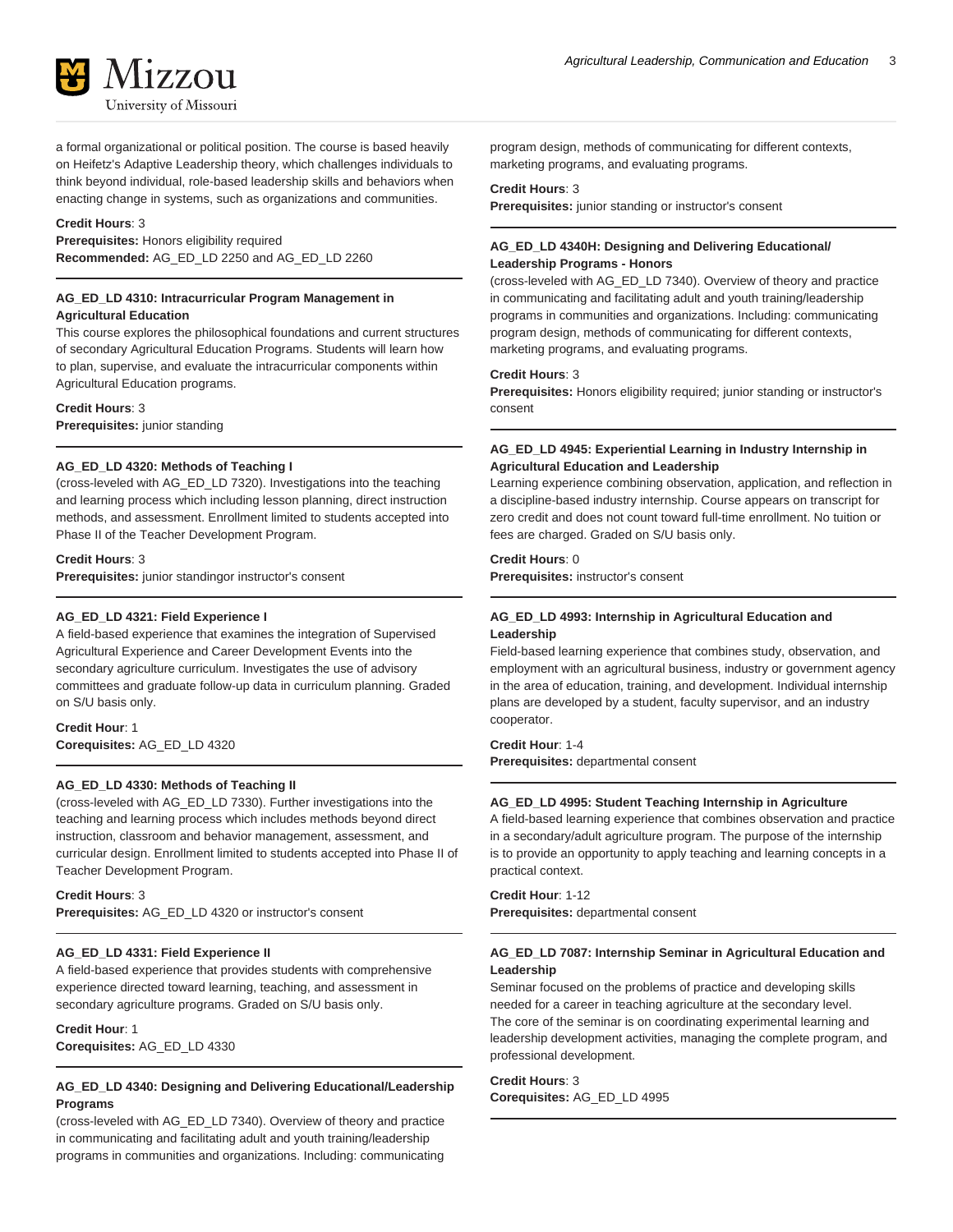

### **AG\_ED\_LD 7240: Leading Organizational and Community Change**

(cross-leveled with AG\_ED\_LD 4240). This course provides the diagnostic and strategic foundations for students to enact leadership in organizational and community contexts. Designed for undergraduate students and graduate-level professionals alike, this course increases a student's capacity to lead with or without authority, and with or without a formal organizational or political position. The course is based heavily on Heifetz's Adaptive Leadership theory, which challenges individuals to think beyond individual, role-based leadership skills and behaviors when enacting change in systems, such as organizations and communities.

#### **Credit Hours**: 3

### **AG\_ED\_LD 7310: Intracurricular Program Management in Agricultural Education**

This course explores the philosophical foundations and current structures of secondary Agricultural Education Programs. Students will learn how to plan supervise and evaluate the intracurricular components within Agricultural Education Programs.

#### **Credit Hours**: 3

#### **AG\_ED\_LD 7320: Methods of Teaching I**

(cross-leveled with AG\_ED\_LD 7320). Investigations into the teaching and learning process which includes lesson planning, direct instruction methods, and assessment.

#### **Credit Hours**: 3

**Prerequisites:** acceptance into the Teacher Certification option

#### **AG\_ED\_LD 7330: Methods of Teaching II**

(cross-leveled with AG\_ED\_LD 4330) Further investigations into the teaching and learning process which includes methods beyond direct instruction, classroom and behavior management, assessment, and curricular design.

#### **Credit Hours**: 3

**Prerequisites:** acceptance into Teacher Certification option and AG\_ED\_LD 4320 or AG\_ED\_LD 7320

### **AG\_ED\_LD 7340: Designing and Delivering Educational/Leadership Programs**

(cross-leveled with AG\_ED\_LD 4340). Overview of theory and practice in communicating and facilitating adult and youth training/leadership programs in communities and organizations. Including: communicating program design, methods of communicating for different contexts, marketing programs, and evaluating programs.

#### **Credit Hours**: 3

**Prerequisites:** AGSC\_COM 2220 or equivalent

#### **AG\_ED\_LD 7350: Inservice Course in Agricultural Education and Leadership**

Professional development course which focuses on enhancing the technical, administrative, or management skills of agricultural educators.

**Credit Hour**: 1-99

### **AG\_ED\_LD 8080: Creative Component in Agricultural Education and Leadership**

Independent original work that culminates in a scholarly project, document or presentation. Graded on S/U basis only.

**Credit Hour**: 1-3 **Prerequisites:** instructor's consent

**AG\_ED\_LD 8085: Problems in Agricultural Education and Leadership Credit Hour**: 1-99 **Prerequisites:** instructor's consent

**AG\_ED\_LD 8087: Seminar in Agricultural Education and Leadership** Seminar in Agricultural Education and Leadership.

**Credit Hour**: 1-99

#### **AG\_ED\_LD 8090: Thesis Research in Agricultural Education and Leadership**

Independent research activities by a master's student that culminates in a thesis. Graded on S/U basis only.

**Credit Hour**: 1-99 **Prerequisites:** instructor's consent

### **AG\_ED\_LD 8210: History and Leadership of the Land Grant University**

Historical overview of the evolution and development of land-grant colleges. Students examine early public mandates and evaluate education, research, public service developments and new initiatives needed for Land Grant universities to effectively serve society.

**Credit Hours**: 3

#### **AG\_ED\_LD 8250: Leadership Theory and Application**

Survey of concepts, theories and practices of leadership, personal development and group dynamics. Exploration of leadership traits and models with a focus upon how they apply to Agricultural Education.

#### **Credit Hours**: 3

#### **AG\_ED\_LD 8330: Advanced Methods of Teaching**

Explores the principles and psychological aspects of teaching and learning; teaching strategies, methods, and techniques; evaluating student learning; motivating students; and personal teacher behaviors that influence learning.

**Credit Hours**: 3

### **AG\_ED\_LD 8340: Student and Teacher Development in Agricultural Education and Leadership**

Examines planning and supervising career exploration, experiential learning, and leadership development activities of secondary agriculture students. The professional development of the secondary agriculture teacher is also examined.

### **Credit Hours**: 3

**Prerequisites:** AG\_ED\_LD 4310 or equivalent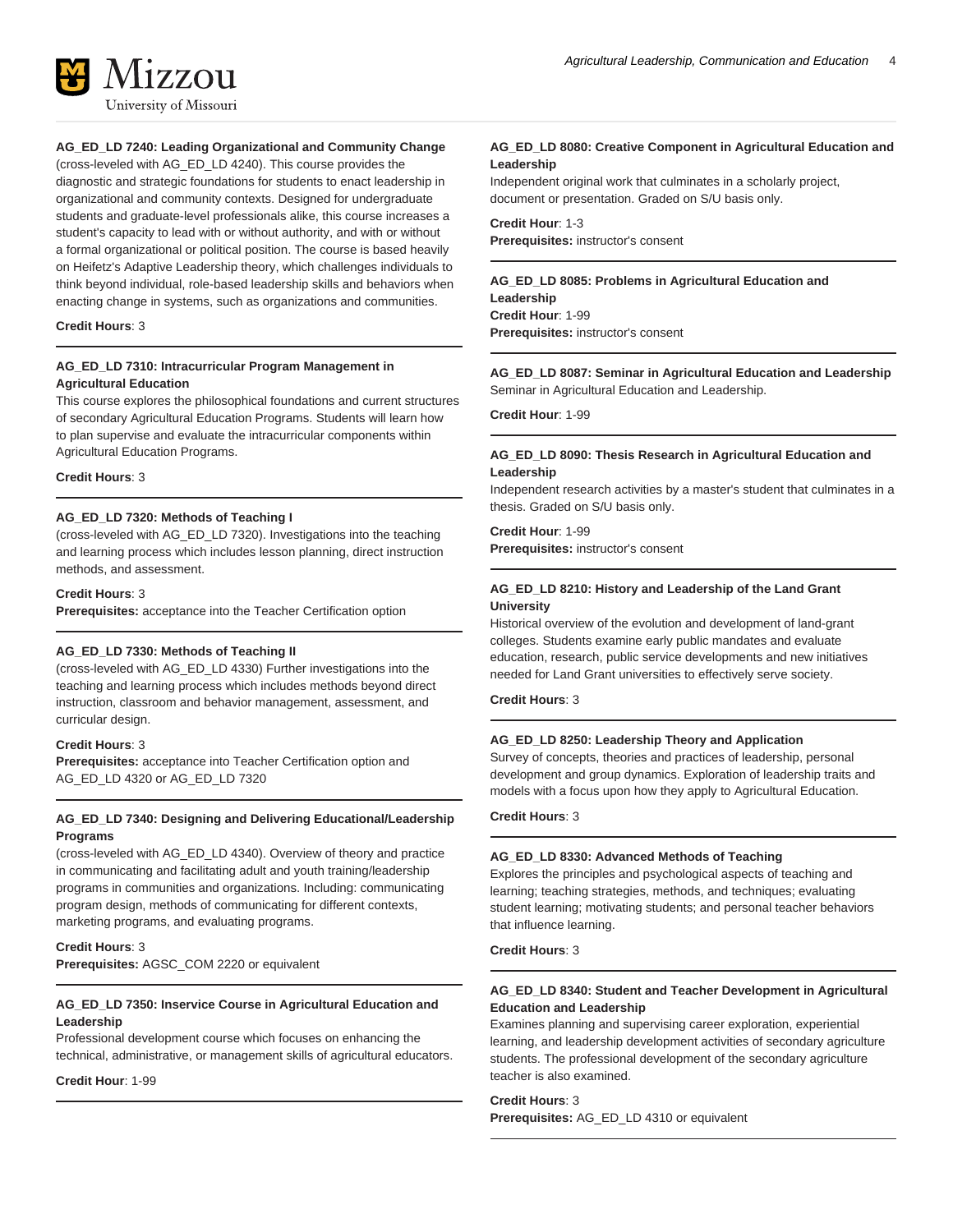

### **AG\_ED\_LD 8350: College Teaching of Agriculture, Food and Natural Resources**

A course designed to assist current or future college faculty who wish to improve their teaching skills. Topics include theories, principles and practices associated with effective teaching and learning in higher education.

### **Credit Hours**: 3

### **AG\_ED\_LD 8351: Induction Year Teaching I**

Continuing education course for the professional development of firstyear teachers of agriculture. The course focuses on the pedagogical knowledge, skills, and attitudes and managerial skills needed by beginning teachers of agriculture.

**Credit Hour**: 1-2

### **AG\_ED\_LD 8352: Induction Year Teaching II**

Continuing education course for the professional development of secondyear teachers of agriculture. The course is a continuation of AG\_ED\_LD 8351 and focuses on the pedagogical knowledge, skills, and attitudes and managerial skills needed by beginning teachers of agriculture.

**Credit Hour**: 1-2 **Prerequisites:** AG\_ED\_LD 8351

### **AG\_ED\_LD 8410: Philosophical Foundations of Agricultural Education and Leadership**

Overview of the history and philosophical development of agricultural education and leadership as a discipline. Philosophers, policy makers, movements, trends, and legislation that has influenced agricultural education. Current issues and future trends impacting the field. Graded on A-F basis only.

**Credit Hour**: 1-3

### **AG\_ED\_LD 8430: Evaluation of Educational Programs**

Examines program evaluation concepts, principles, and models; and identifies major steps in planning, conducting, and reporting results of evaluation objects.

**Credit Hours**: 3

### **AG\_ED\_LD 8510: Research Methods and Design**

(same as AAE 8510). This course will give students a foundational understanding of quantitative research methods and design in the social and behavioral sciences. The main objective is to help students identify and formulate their own research questions and develop and implement a process for answering them. Students will examine the nature of the research process, explore the connection between theory and empirical research, identify viable research topics, critique published research, learn how to structure good arguments, understand the structure of research papers and proposals, plan and manage research activities, and become familiar with research ethics. Graded on A-F basis only.

**Credit Hours**: 3

### **AG\_ED\_LD 8530: Grant Proposal Writing**

Preparation of proposals designed to solicit grant funding to support teaching, research or outreach programs. Emphasis on proposal

development, identifying funding sources, and proposal review processes.

**Credit Hours**: 2

### **AG\_ED\_LD 8540: Methods of Qualitative Research**

Overview of philosophies, approaches toward, design, data collection, analysis and reporting of qualitative research.

**Credit Hours**: 3

### **AG\_ED\_LD 8995: College Teaching Practicum**

Learning experience that combines the study, observation, and practice of teaching university-level courses in food, agriculture and/or natural resources under the supervision of teaching mentors. Graded on S/U basis only.

#### **Credit Hours**: 3

**Prerequisites:** instructor's consent and AG\_ED\_LD 8330 or AG\_ED\_LD 8350

### **AG\_ED\_LD 9090: Doctoral Research in Agricultural Education and Leadership**

Independent research activities by a doctoral student that culminates in a dissertation or other scholarly work. Graded on S/U basis only.

### **Credit Hour**: 1-99

**Prerequisites:** instructor's consent

### **AG\_ED\_LD 9410: Foundations and Practices of Teacher Education**

Foundations and practices of teacher preparation programs including student selection and advisement, licensure requirements, accreditation, curriculum, clinical and field experiences, supervision, evaluation and research.

### **Credit Hours**: 3

**Prerequisites:** Doctoral student or instructor's consent

### **AG\_ED\_LD 9510: Data Collection, Analysis and Interpretation**

A quantitative methods course in measurement, data collection and analysis related to social and behavioral science research. An applied approach is taken on instrumentation and analyzing data using descriptive and inferential statistics. Practical skills in data manipulation using SPSS are developed. Graded on A-F basis only.

**Credit Hours**: 3

**Prerequisites:** AG\_ED\_LD 8510 or AAE 8510 or instructor's consent

### **AG\_ED\_LD 9540: Advanced Qualitative Research: A Comparison of Phenomenological Approaches**

An advanced qualitative research methods course designed to provide an in-depth look at the historical and philosophical underpinnings of phenomenological research, and to compare and contrast the descriptive and interpretive approaches. Students should come into this course with a basic foundation in qualitative research methods, along with an idea for a phenomenological project they would like to design. By the conclusion of the course, they will have written the entire Methods section of their research project idea. Graded on A-F basis only.

### **Credit Hours**: 3

**Prerequisites:** AG\_ED\_LD 8540 or instructor's consent